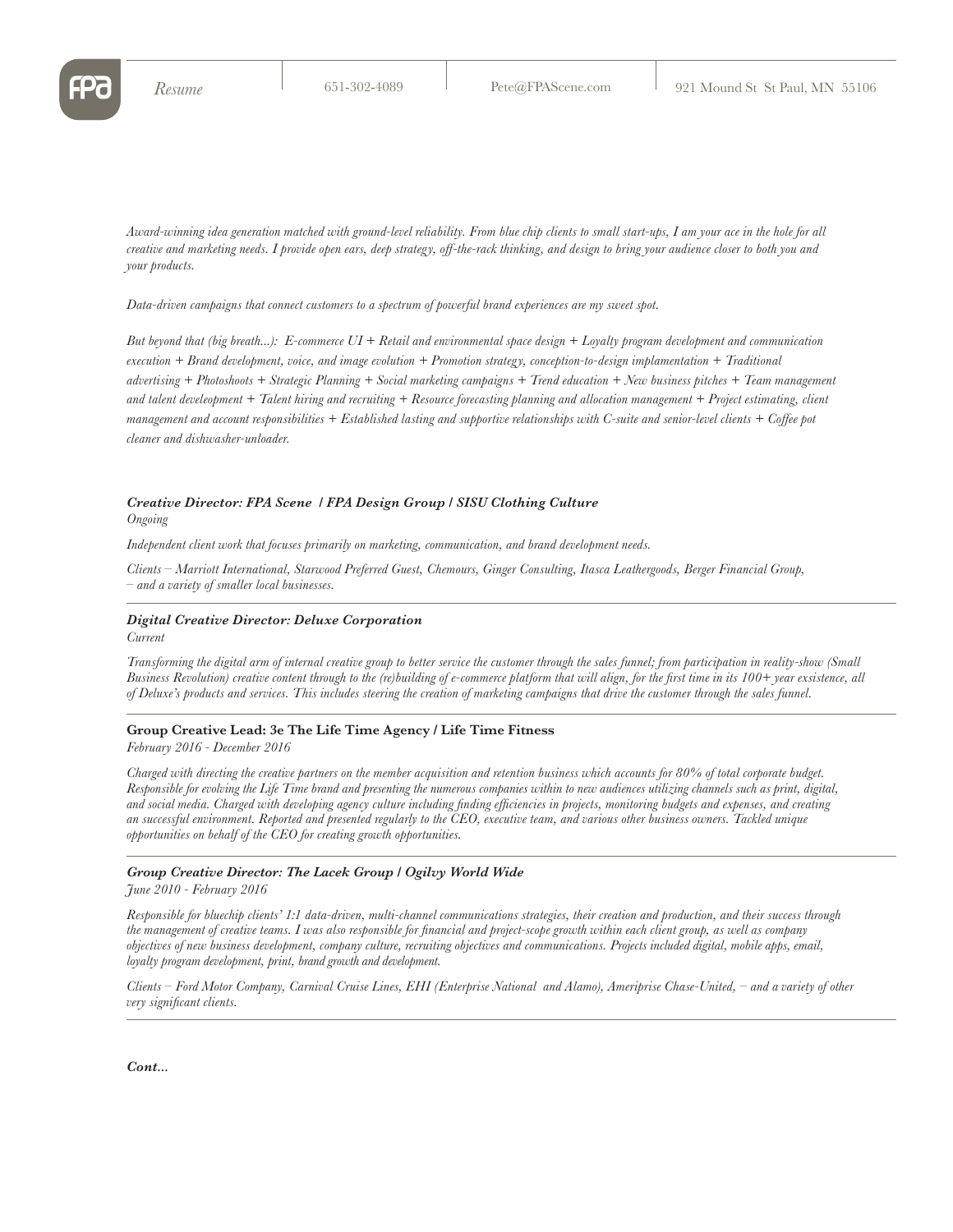## *Senior Art Director: Riley Hayes Advertising / Minneapolis, MN December 2006 - March 2009*

Lead creative for a variety of clients in all business sectors. Internal responsibilities included team building and design direction, project development *and new business creative development. Projects included brand and business development, campaign development and implementation, public relations and loyalty program promotion across all medias.*

*Clients – Northwest Airlines, Deluxe Corporation, Health Partners, McDonalds, 3M – and a variety of smaller local businesses.*

## *Senior Designer: John Ryan Performance / Minneapolis, MN March 2006 - December 2006*

*Lead designer on retail - based projects for financial retail environments. Projects included program development, environment planning, fixture design, project development/implementation in both print & digital/interactive media.* 

*Clients – Citibank, PNC Bank, Citizens Bank, Bank of America*

# *Senior Designer: Black Design / Minneapolis, MN*

*December 2005 - February 2006*

*Lead designer on retail based projects. Projects included retail space planning and development, product and packaging design, promotional program development, advertising campaign concepts and strategic brand development.* 

*Clients – Target, Gabberts Furniture, Bachman's Nursery*

#### *Designer: Colle + McVoy / Bloomington, MN*

*January 2003 - December 2005*

*Provided both strategic and creative solutions for international and national brands. Projects ranged across both print and web-based media business-to-business and business-to-consumer communication objectives.* 

*Clients – Winnebago Industries, Redwing Shoes, Croplan Genetics, Novartis Animal Health, Bayer Enviro Science, CHS – and a variety of other very significant clients.*

## *Jr. Art Director: IQ Marketing / Minneapolis, MN*

*January 2001 - January 2003*

*Clients – American Family Insurance, Nebraska Lottery, CART Racing*

# *Intern: FAME RETAIL / Minneapolis, MN*

*Summer 2000*

#### *Academics*

*Adjunct Professor: Bethel University / St. Paul, Minnesota Spring 2010*

*Instructed design and art courses. I brought in guest speakers, encouraged students to prepare themselves for a career in art design and advertising.*

*Adjunct Professor: Northwestern College / St. Paul, Minnesota Spring 2010*

*Instructed senior-level portfolio courses, which helped prepare students for their future careers. I provided and maintained internship related relationships with employers.*